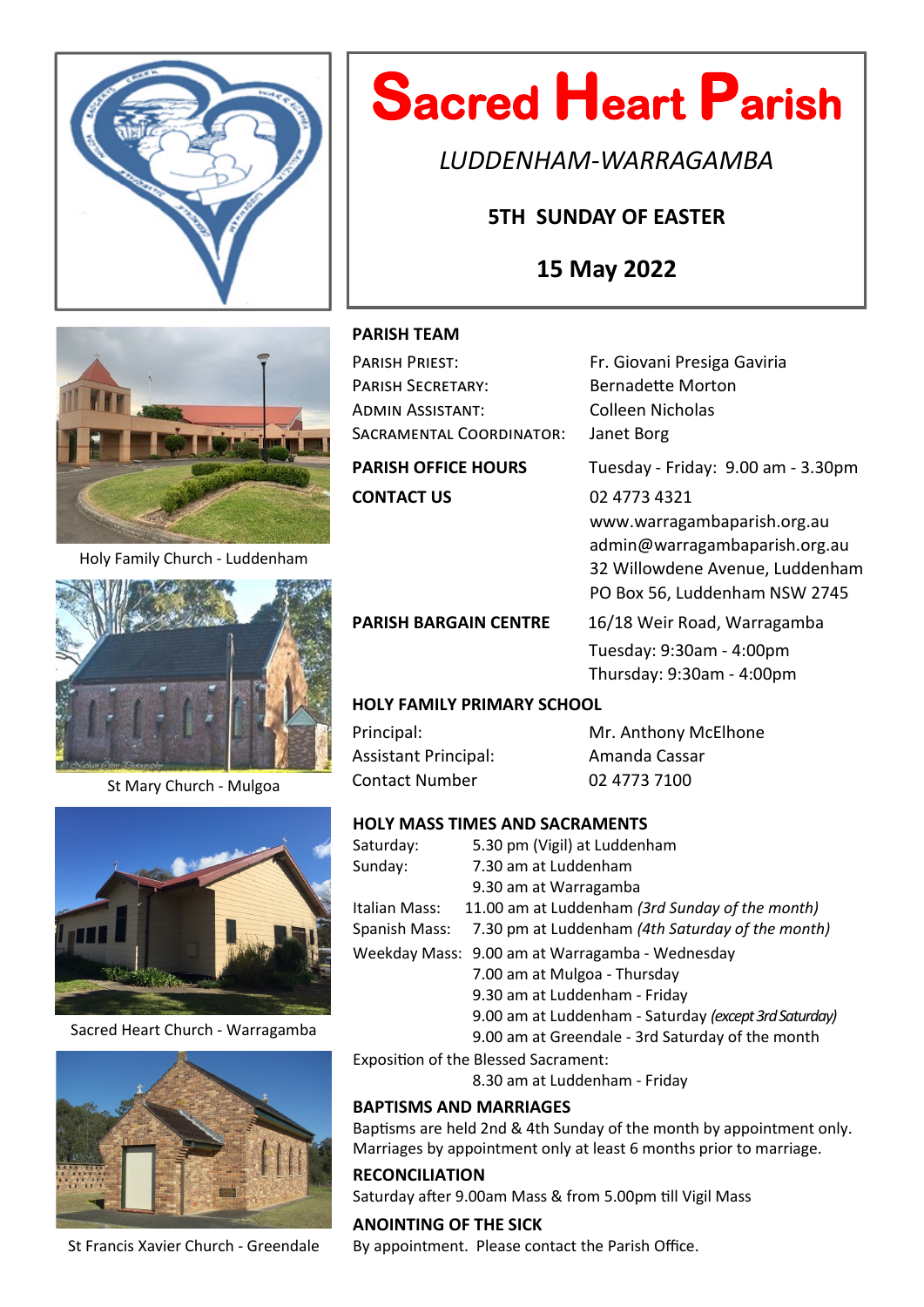

**Please keep in your prayers Recently deceased:** Frank Gatt, Elfriede Fisher

**Anniversaries:**



**Always remembered:** 

Salvatore Lia, Theresa Lia, Mario Lia, Elizabeth Lia, Angelo Lia, Mary Lia, Horace Azzopardi, Carmen Azzopardi, Grace Tedesco, Gillian Attard, Giovanna Attard, Charles Attard, Mark Lia, Nicholas Saliba

**Sick:**

Rose Lopreiato, Lee Casaselli, Alison Megaritty, Therese Felli, Fr Chris Riley SDB, Francis Gatt, Monica Muscat, Lucy Andaloro, Guillermo Delcastillo, Emmanuel Bauso

# **WELCOME to SACRED HEART PARISH - Luddenham / Warragamba**

**If you are new to Sacred Heart Parish and would like to register as a parishioner or be placed in our mailing list please call the parish office.**

# **Exploring the Word**

The Gospel of John is often divided into two sections: the Book of Signs, detailing the public ministry of Jesus aimed at bringing people to belief, and the Book of Glory, which outlines the events leading to his death and resurrection. One part of that concluding section of the Gospel describes the events of his final night with his followers. It is too late now for those who have not recognised that Jesus is the Messiah. He closets himself with those who do believe and gives them extended instruction on how they are to continue his mission after he is gone. Both today's reading and next week's Gospel come from this section of the text.

I HE TO U THAT SESSES SHOWED THIS THE TOTAL SETTING THIS SERVERS TO TO THAT ICH IS THAT ICH IS THAT ICH IS THAT I Jesus is telling his disciples not just that they must love each other, but also that they must love as he has loved. This moves beyond the commandment known to the Jews to love one's neighbour as oneself. The love that Jesus showed was the total self-giving and selfless love reveals the love of God, who is love. This new and difficult love is to be the true mark of a Christian in a truly Christian community.

How do you understand this commandment to love as Jesus loved?

Lord God, give me the faith I need to know your will, the hope I need to accept your will, and the love I need to do your will, even when I don't understand it, knowing that your way is better. I ask this through Christ Our Lord.

Amen.

|                                                                | <b>THIS WEEKEND</b>               |                                    |                                         | <b>NEXT WEEKEND</b>            |                            |                               |  |
|----------------------------------------------------------------|-----------------------------------|------------------------------------|-----------------------------------------|--------------------------------|----------------------------|-------------------------------|--|
|                                                                | <b>Vigil</b>                      | $7.30$ am                          | $9.30$ am                               | <b>Vigil</b>                   | $7.30$ am                  | $9.30$ am                     |  |
| Minister of<br>the Altar                                       | Michael Tolentino                 | Paul Rohan                         |                                         | <b>Domenic</b><br>Cocksedge    | Paul Rohan                 | Tony Vella                    |  |
| <b>Altar Servers</b>                                           | Ethan & Kian<br>Tolentino         | Elise Camilleri                    |                                         | Patrick & Mikayla<br>Camilleri | Elise Camilleri            |                               |  |
| Ministers of<br>the Word                                       | Janet Borg                        | Marta Jennings<br>Christian Pervan | Karen Rogan<br><b>Anthony Sciberras</b> | Angela & Georgia<br>Calderwood | Moira Bryan<br>Mary Powell | Br Jeff Regan<br>Lila Gerhard |  |
| <b>Extraordinary</b><br><b>Minister of</b><br><b>Communion</b> | Grace Cutajar                     | Mary Powell                        | Angela Franich                          | Trish Kelly                    | Debbie Brown               | Mary Vella                    |  |
| Data Projector                                                 |                                   | Lilly Attard                       | Theresa Lia                             | Debbie Walters                 | Lilly Attard               | Theresa Lia                   |  |
| <b>Housekeepers</b>                                            | Melinda Mandarano & Vanessa Corbo |                                    |                                         |                                |                            |                               |  |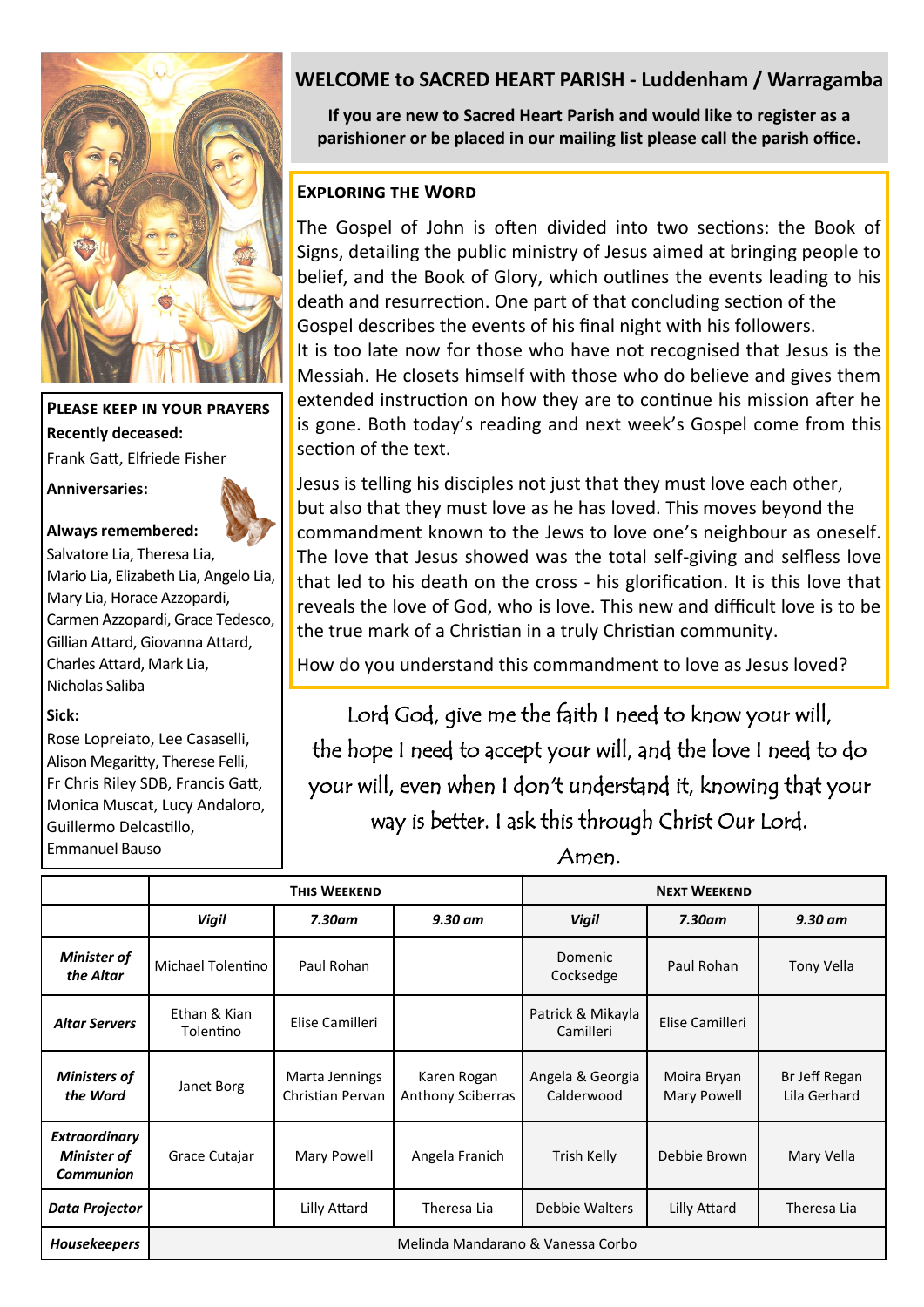# **Petition**

There are several boards with hard copies of the petition against the **Voluntary Assisted Dying Bill 2021**  in the foyer. Please take the time to sign this petition even if you have previously signed an ePetition on line.

# **Springwood East Timor Support Group Trivia Night Fundraiser: 21 May**

The Springwood East Timor Support Group invite you to the 23<sup>rd</sup> anniversary Trivia Night to aid the Timorese people with medical and educational initiatives. Join them for an evening of fun and flashes of brilliance on Saturday 21 May from 7pm for a 7.30pm start at St Thomas Aquinas School Hall, Springwood. Tickets are \$20 each, payable on entry, for tables of eight to ten. BYO nibbles and drinks. Pre-reservation of your attendance is essential to Dennis Farrar on 0425 209 840.

# **IN THE FOOTSTEPS OF MARY MACKILLOP**

The Sisters of Saint Joseph have prepared an Australian Pilgrimage,

"In the Footsteps of Mary MacKillop" commencing in Melbourne on 18 October, journeying through Victoria and South Australia, and ending at Mary MacKillop Place, North Sydney on



29 October 2022. During the pilgrimage we visit many places associated with Mary MacKillop's life and ministry. For detailed information visit our website: www.marymackillopplace.org.au Booking & Enquiries For further information or to make an application, please contact the Australian Pilgrimage Co-Ordinator

Email - national.pilgrimage@mmp.org.au Telephone 02 8912 4818

# **St Marys Parish Perpetual Adoration**

Our Lady of the Rosary Parish, St Marys, is looking for Eucharistic Adorers to commit to a rostered weekly hour of prayer before the Blessed Sacrament in their Perpetual Adoration

Chapel. Those who would like to assist can contact either Steven Buhagiar on 0415 600 290, Stella Buhagiar on 0415 600 103,



or the parish office directly on (02) 9623 1962.

# **St Vincent De Paul - Winter Appeal**

SVDP are having their Winter Appeal to help families in our area who are struggling.

They are requesting food items that are able to store and well short of expiry date. No foods containing nuts. Toiletries for men, women and children. Hampers will be left in the foyers of Luddenham and Warragamba churches

for you kind donations from

Saturday 28th May till Monday 27th June.

There are notices in the Foyer for you to check list of needs for this Winter Appeal.

# **PENTECOST CELEBRATIONS**

Please keep Saturday 4 June free to come celebrate with us the Feast of Pentecost.

We will return to our annual multicultural Mass celebration we have had before Covid. This will be followed by a gathering in the Hall with a feast of food from the various cultures of our Parish.

We will be running a raffle to coincide with these festivities and which will be drawn on this night. Great prizes to be won. Tickets are on sale now. \$2.00 each or 3 for \$5.00